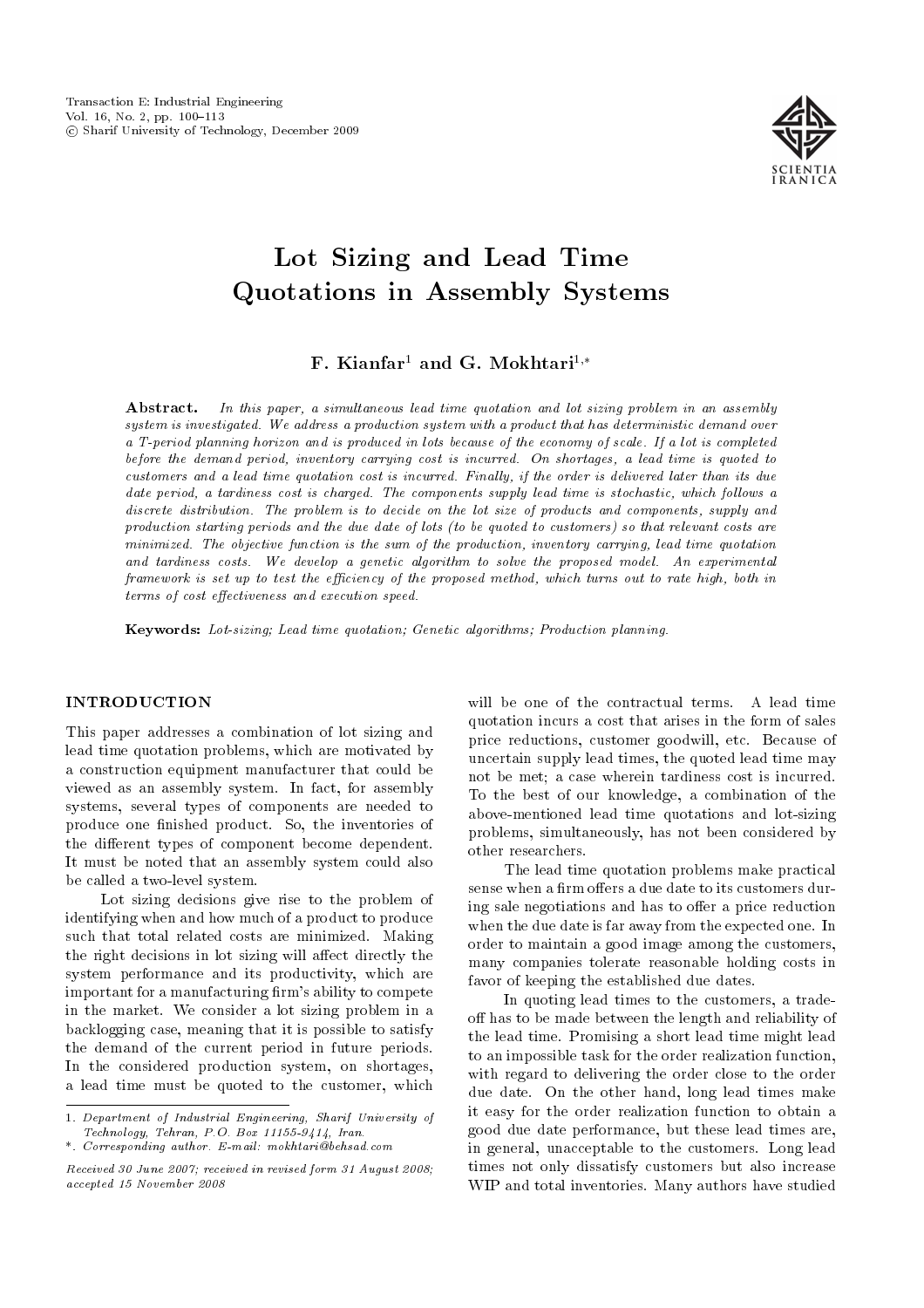this trade-off between the length of lead time quoted to the customer and delivery reliability.

In this paper, a multi-period and multicomponent lot sizing problem, for assembly systems with uncertain lead times, is investigated. Because of the lead time uncertainty, the traditional backlogging cost has two divisions: the lead time quotation cost and tardiness cost. To our knowledge, this variant of the lot sizing problem has not been considered by other authors.

The rest of the paper is organized as follows. In the following section, some of the relevant work, both in the lot sizing and lead time quotation literature, is summarized. Then, analytical model is presented, the specic problem is described and modeled and, in the final section, we apply genetic algorithms to solve the sample problems and analyze the results.

#### LITERATURE REVIEW

In this paper, we consider a problem which is simultaneously related to lead time quotation and lot sizing literature. From the lot sizing viewpoint, this problem is a multi-period, two-level, incapacitated lot sizing problem with stochastic lead times and backlogging. Therefore, we address principal research streams in these distinct areas.

## Lot Sizing Literature

The concept of batching has been examined in various families of problems. Two major families are lot sizing and lot scheduling. For a review of lot scheduling problems, the reader is referred to Sox et al. [1] and Potts and Kovalyov [2].

Lot sizing problems are production planning problems with setups between production lots. Because of these setups, it is often too costly to produce a given product at every period. On the other hand, generating fewer setups by producing large quantities to satisfy future demand results in high inventory holding costs. Thus, the objective is to determine the periods where production should take place, and the quantities to be produced, in order to satisfy demand, while minimizing production, setup and inventory holding costs. Other costs might also be considered. Examples are backorder cost, changeover cost, etc. Several models have been proposed for lot sizing problems. One of the ancestors of these models is the Economic Order Quantity (EOQ) model, which is a continuous time model with an infinite time horizon. It considers a single item and imposes no capacity restrictions. Later, the EOQ model was extended to consider multiple items and capacity limits. The discrete lot sizing models assume that the planning horizon is finite and divided into discrete periods for which demand is given and may vary between periods. Wagner and Whitin's [3] single item incapacitated problem is a seminal work in this area. Zangwill [4] considered the Wagner and Whitin problem in a backlogging case. For recent reviews of single item and single-level lot sizing problems, the reader is referred to Brahimi et al. [5] and Karimi et al. [6].

Production systems may be single-level or multilevel. In multi-level systems, there is a parent{ component relationship between the items. After processing by several operations, raw materials change to end products. The output of an operation (level) is input for another operation. Therefore, the demand at one level depends on the demand for its parents' level. This kind of demand is named dependent demand. Multi-level problems are more difficult to solve than single-level problems. Bahl et al. [7] reviewed the single and multi-level lot sizing papers. Berretta and Rodrigues [8] and Dellaert and Jeunet [9] investigated the multi-level lot sizing problem. Most multi-level lot sizing papers consider zero or deterministic lead times, but Dellaert et al. [10] considered the lot sizing problem with positive deterministic lead times. Clark and Armentano [11] proposed a heuristic for the multi-stage lot-sizing problem with general product structures and lead times. Dellaert and Jeunet [12] studied the impact of positive lead times on the multilevel lot-sizing problem in a rolling schedule environment.

Stochastic lot sizing problems consider the demand or lead time to be stochastic. We review only the stochastic lead time case. With stochastic lead times, a difficulty is added to the problem because, in that case, orders may cross, that is, they may not be received in the same sequence in which they are placed. Hadley and Whitin [13] combined the assumptions that orders cannot cross and lead times are independent. Liberatore [14] considered the single-item lot sizing with deterministic demand and stochastic lead time and avoided the problem of orders crossing in time by assuming that demands are not interchangeable. The non-interchangeability assumption works in such a way that the demand designated for order 1 cannot be satisfied by the early arrival of order 2 since, by assumption, demand 1 can only be satisfied by order 1. Liberatore showed that it is optimal to order for groups of consecutive demands. Nevison and Burstein [15] showed that if lead time distributions are arbitrary (except when they are independent of order size and do not allow orders to cross in time) each order in an optimal solution will exactly satisfy a consecutive sequence of demands; a natural extension of the classic results by Wagner and Whitin. If, on the other hand, orders can cross in time, optimal solutions will still be lumpy, in the sense that each order will satisfy a set (not necessarily consecutive) of the demands.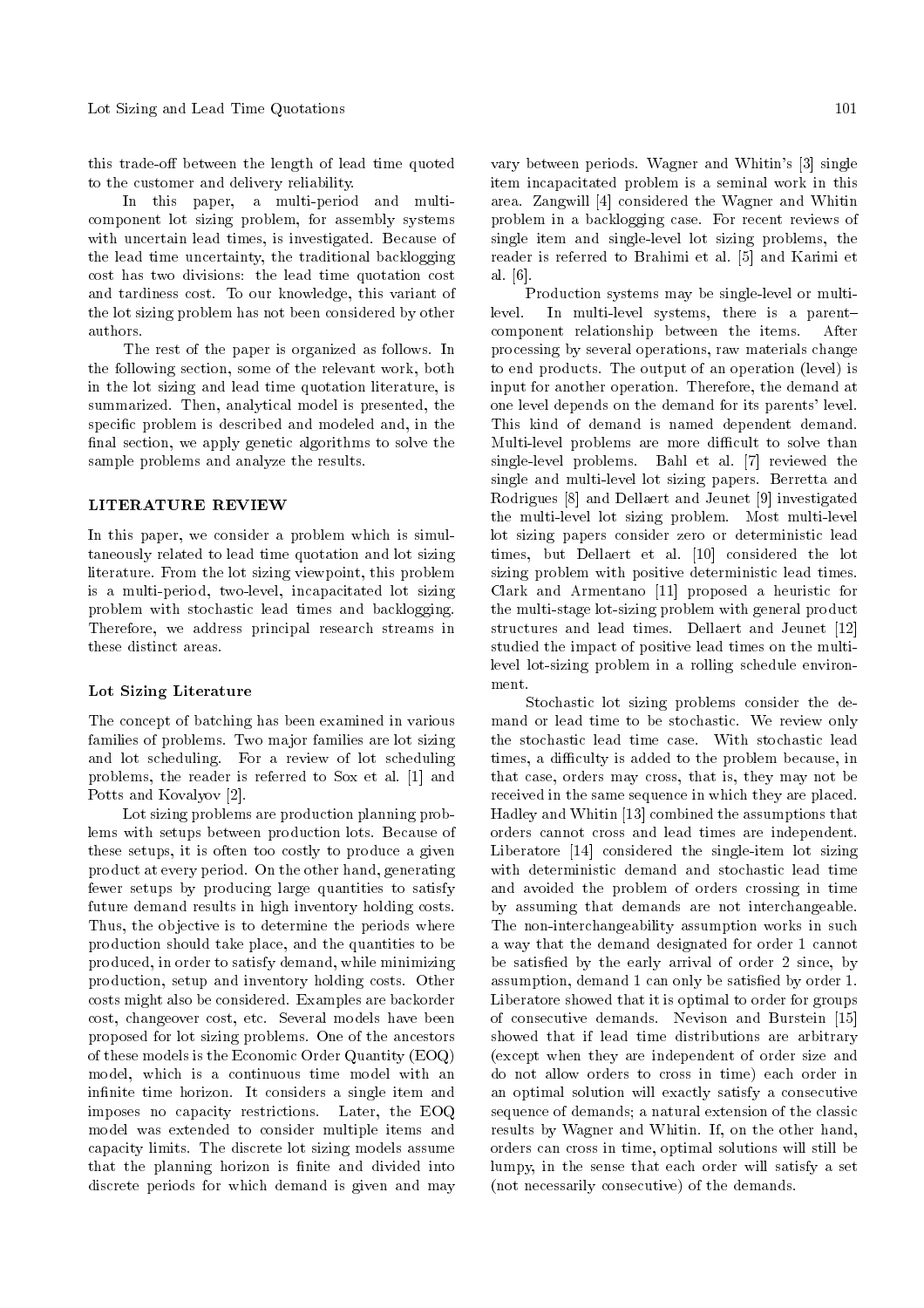A practical method for a multi-level lot sizing problem is MRP. In fact, MRP begins with the endproduct need date and uses the lead time to calculate the components release date. Clearly, the calculation does not take into account the actual lead time because it is not known at this moment. The calculation uses a forecasted value of lead time, i.e. planned lead time. Gupta and Brennan [16] studied MRP systems using simulation. They showed that lead time uncertainty has a large influence on the cost. The statistics done on simulations by Bragg et al. [17] show that lead times substantially influence the inventories.

Dolgui and Ould-Louly [18] considered the search for the optimal values of the planned lead times for the MRP method under lead time uncertainty and the "Lot for Lot" policy. The problem is to find the planned lead times, which minimize the expected backlogging and holding costs in a two-level assembly system. They suppose infinite supply capacity (lead time does not depend on lot size) and constant demand level. The solution is based on the use of an auxiliary Markov chain. Ould-Louly and Dolgui [19] extended their previous work such that the decision variables were the planned lead times of components and the periodic ordering quantity (with a common periodicity for all of the components). The used criteria is the sum of the average holding cost for the components, the average backlogging cost for the finished product, and the setup cost. A mathematical formulation, based on Markov chains, is proposed to measure the average cost on an infinite horizon with a fixed demand per period. The solution method is given under a complementary assumption. This assumption is that the lead times of the different types of component follow the same distribution probability, and that the holding costs per period of the ordered quantities are the same.

In the considered problem in this paper, the unit backlogging cost is not constant at different periods. Product application is seasonal and shortage cost will be higher at some periods, implying that the planned lead time will not be constant in the planning horizon; for the critical periods, more safety lead time is needed. Therefore, the planned lead time approach could not be applied.

## Lead Time Quotation Works

The lead time quotation is also called the due date assignment, especially when combined with order sequencing and scheduling problems (e.g. [20,21]). The majority of papers that consider due date assignment and sequencing together address a single machine shop. Several models of assigning due dates are considered in the scheduling literature, the simplest being the model in which all jobs have a common due date. Gordon et al. [22] provided a unied framework of common due date assignment problems in the deterministic case by surveying the literature concerning models involving a single machine and parallel machines.

When there is a signicant setup time and/or setup cost, it is useful to consider problems where three types of decision are combined: the scheduling, batching, and due date assignment. Cheng and Kovalyov [23] considered such a problem in a common due date case in a single machine system, wherein a set-up time is required before the batch of a group is processed.

But, in the case of complex assemblies, a customer order due date assignment is a higher level decision in the production planning hierarchy, which could be combined with shop floor scheduling problems. A due date assignment must be set at the MPS level in coordination with the marketing and sales function.

Some studies use simulation and regression to analyze the performance of manufacturing systems under different due date setting regimes (e.g. [24,25]). An overview of the studies which examine (using simulation) the relative performance of simple heuristic rules for the due date assignment can be found in the survey by Cheng and Gupta [26]. Another approach is the use of flow time for due date assignment; each order has a flow time that usually follows a probability distribution function (e.g. [27-31]). A queuing theory has also been used in due date assignment literature. For example, Wein [32] considered the simultaneous due date setting and priority sequencing. Duenyas [33] considered the due date quotation in a production system modeled as a single server queue. Slotnick and Sobel [34] modelled the due date assignment as a semi-Markov decision process.

From the lead time quotation viewpoint, we address a situation where, upon shortages, a lead time is quoted to the customer and a cost that is proportional to the quoted lead time is incurred. If products are delivered with tardiness, a tardiness cost, which is proportional to delivery lateness, is charged.

## MODEL FORMULATION

We consider the problem of having a dynamic external demand for one finished product. The demand for this product is known exactly for number T of periods; the demand window. The finished product demands are satisfied at the end of each period. In order to reduce set-up costs, the demand for several periods can be lumped at the cost of a carrying charge. We assume that the finished product is assembled from sub-assemblies or components. Like the product, these components will have a replenishment lead-time or production lead-time, ordering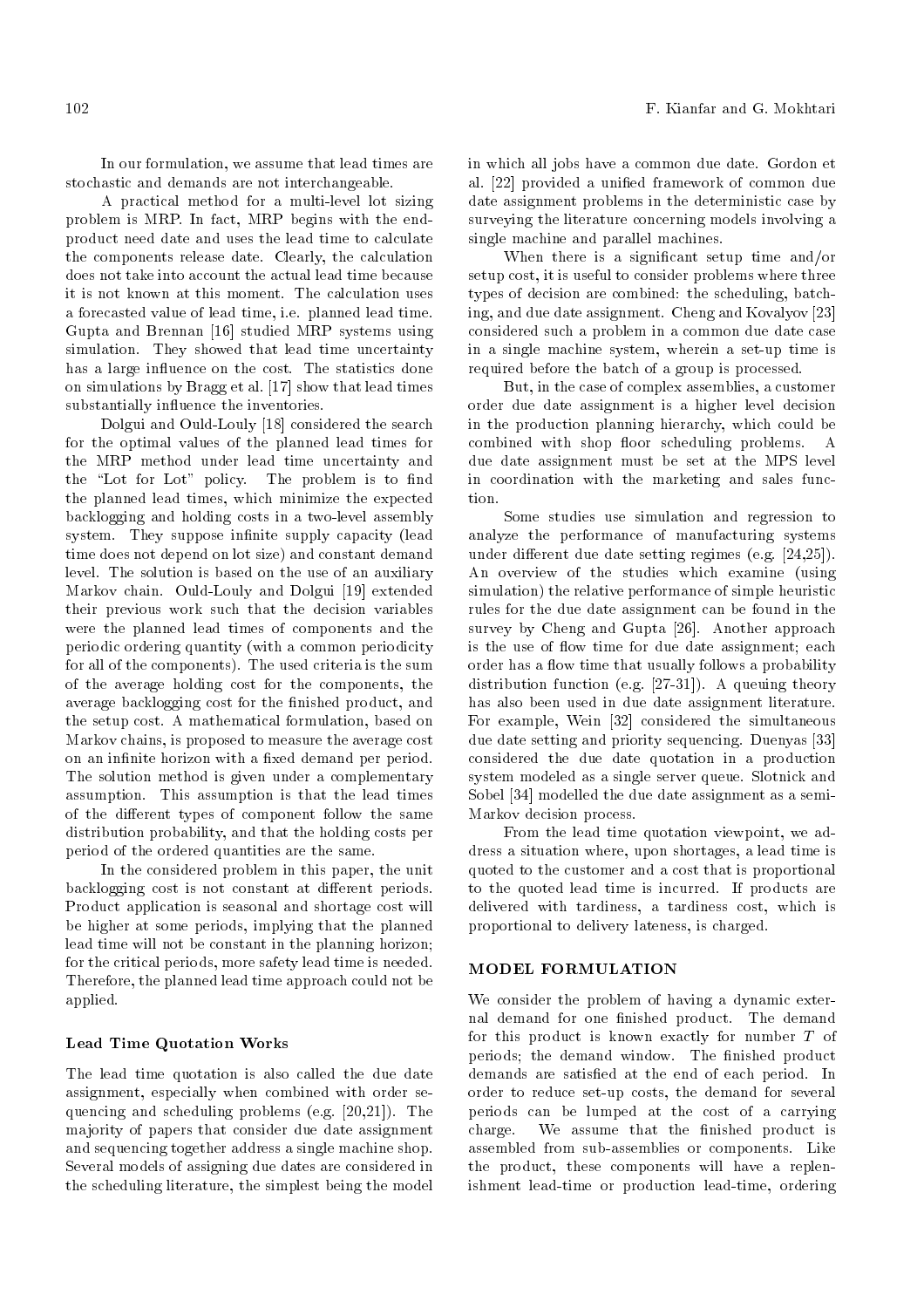Lot Sizing and Lead Time Quotations 103

or set-up costs and holding costs, for carrying the inventory over some periods. The lot sizing decisions for the product completely determine the requirements for components with a lead-time correction. The assembly system capacity is supposed infinite. The lead times of component types are independent random variables (each component type has its own lead time, which is a random variable). The lead time (the number of periods from order placement until order arrival) is independent of whether an order is placed at any particular period or the amount of any order.

Our objective is to minimize the sum of the set-up, and inventory holding costs (for product and components) as well as lead time quotations and tardiness costs for the finished product over the  $T$ periods horizon.

# Notation and Formulation

We follow the Krarup and Bilde [35] approach, which is called the facility location-based formulation and the disaggregate formulation too. They presented a reformulation for a single-item, single-level, deterministic lot sizing problem by introducing new variables,  $x_{ij}$ , representing the quantity produced in time period  $i$ to satisfy the demand in time period j for all  $j \in$  $\{i, \dots, T\}$ . The difference of our formulation is due to backlogging; in  $x_{ij} : j \in \{1, \dots, T\}.$ 

To formulate the problem, we use the symbols summarized in Table 1.

We can mathematically formulate this problem as follows:

$$
\min Z = \sum_{t=1}^{T} \left[ \alpha_t R_t + \sum_{j=1}^{T} (\beta_t + u_{jt} h + \pi_{2t} v_{jt}) X_{jt} + \pi_{1t} d_t K_t + \sum_{i=1}^{m} \left( a_{it} S_{it} + \sum_{j=1}^{t} (b_{it} + (\delta + e_{ijt}) h_i) Y_{ijt} \right) \right],
$$
\n(1)

st:

Table 1. Notations for the problem.

| t, j                       | Period indices $j = 1, \dots, T$ $t = 1, \dots, T$                                                  |  |  |  |  |
|----------------------------|-----------------------------------------------------------------------------------------------------|--|--|--|--|
| $\dot{i}$                  | Component indicator $i = 1, \dots, m$                                                               |  |  |  |  |
| <b>Decision Variables:</b> |                                                                                                     |  |  |  |  |
| $X_{jt}$                   | Batch size of finished product, started in period $j$ to fulfill the demand of period $t$           |  |  |  |  |
| $Y_{ijt}$                  | Batch size of component i, started in period j to fulfill the requirements of period t              |  |  |  |  |
| $K_t$                      | Lead time quoted to customers of period $t$                                                         |  |  |  |  |
| $R_j$                      | Boolean variable addressed to capture set up cost in period $j$                                     |  |  |  |  |
| $S_{ij}$                   | Boolean variable addressed to capture set-up cost of component $i$ in period $j$                    |  |  |  |  |
| Parameters:                |                                                                                                     |  |  |  |  |
| $h_i$                      | Holding cost of the component $i$ per period                                                        |  |  |  |  |
| h                          | Unit inventory carrying cost per period (for finished product)                                      |  |  |  |  |
| $\alpha_t + \beta_t n$     | Production cost of a finished product batch with size $n$ released in period $t$                    |  |  |  |  |
| $a_{it} + b_{it}n$         | Production cost of a batch of component $i$ with size $n$ released in period $t$                    |  |  |  |  |
| δ                          | Assembly lead time (deterministic), measured as an integer multiple of planning periods             |  |  |  |  |
| $L_i$                      | Supply lead time of component $i$ (a discrete random variable), measured as an integer              |  |  |  |  |
|                            | multiple of planning periods                                                                        |  |  |  |  |
| $\gamma_i$                 | Quantity of component $i$ required to produce one unit of finished product                          |  |  |  |  |
| $\pi_{2t}$                 | One period tardiness cost per unit of finished product                                              |  |  |  |  |
| $\pi_{1t}$                 | Cost of quoting one period lead time for each unit demanded in period $t$                           |  |  |  |  |
| $d_t$                      | Demand of period $t$                                                                                |  |  |  |  |
|                            | <b>Auxiliary Variables:</b>                                                                         |  |  |  |  |
| $u_{it}$                   | Expected inventory carrying periods of batch $X_{it}$                                               |  |  |  |  |
| $v_{it}$                   | Expected tardiness of batch $X_{it}$                                                                |  |  |  |  |
| $e_{ijt}$                  | Expected inventory carrying periods of batch $Y_{ijt}$                                              |  |  |  |  |
| $W_j$                      | Delay in starting assembling of $X_{j*}$ batches (because of late receiving of required components) |  |  |  |  |
| $w_i^i$                    | Delay in starting assembling of $X_{j*}$ batches (because of late receiving of required components  |  |  |  |  |
|                            | other than component $i)$                                                                           |  |  |  |  |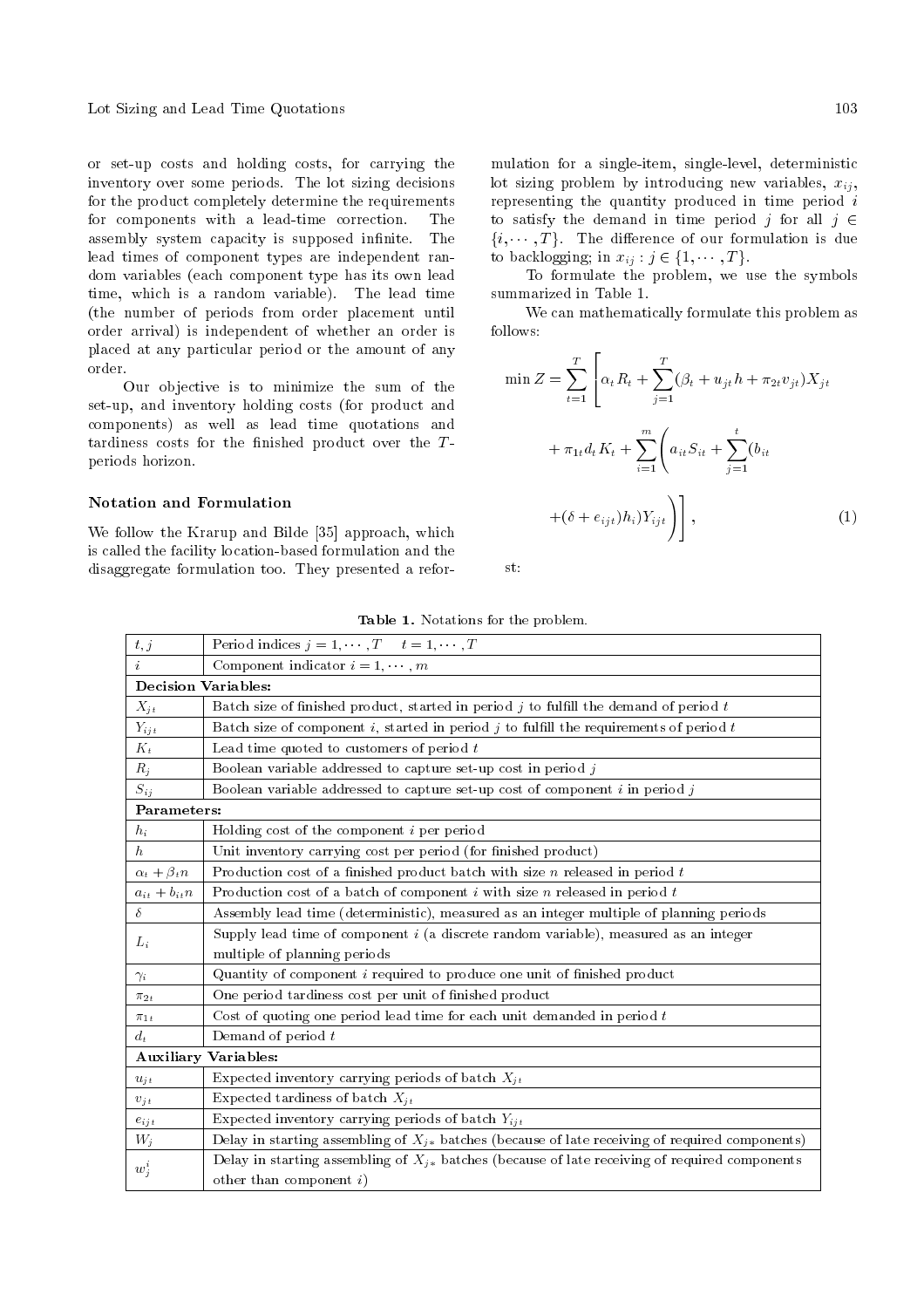$$
\sum_{j=1}^{T} X_{jt} = D_t, \qquad t = 1, \cdots, T,
$$
\n(2)

$$
\sum_{j=1}^{T} X_{tj} \leq \text{M.R}_t, \qquad t = 1, \cdots, T,
$$
\n(3)

$$
\sum_{j=1}^{T} Y_{itj} \leq \text{M.S}_{it}, \qquad t = 1, \cdots, T, \qquad i = 1, \cdots, m,
$$
\n(4)

$$
\sum_{j=1}^{t} Y_{ijt} = \gamma_i \sum_{j=1}^{T} X_{tj}, \qquad t = 1, \cdots, T, \quad i = 1, \cdots, m,
$$
\n(5)

$$
R_t, S_{it} = 0 \text{ or } 1: t = 1, \cdots, T, \qquad i = 1, ..., m, (6)
$$

$$
K_t \ge 0, \qquad \text{Integer} : t = 1, \cdots, T,
$$
 (7)

$$
X_{jt}, Y_{ijt} \ge 0 : j = 1, \dots, 5, t,
$$
  

$$
t = 1, \dots, T, \quad i = 1, \dots, m.
$$
 (8)

The proposed model is a Mixed Integer Nonlinear Programming (MINLP) model, as it contains both continuous and integer variables. The objective function in Equation 1 is the sum of production, lead time quotation, tardiness, set-up and inventory holding costs over the planning horizon. Note that the possibility of time-varying unit production and set-up costs is allowed.

 $u_{it}$  and  $v_{it}$  are defined by:

$$
u_{jt} = \sum_{r=0}^{t-j+K_t-\delta} (t-j+K_t-\delta-r).P(w_j=r), \quad (9)
$$

$$
v_{jt} = \sum_{r=t-j+K_t-\delta}^{\infty} [r - (t - j + K_t - \delta)].P(w_j = r).
$$
\n(10)

In Equations 9 and 10,  $t - j + K_t - \delta$  is the floating time of batch  $X_{jt}$ . Similarly, we have:

$$
e_{ijt} = \sum_{r=0}^{\infty} \sum_{l=0}^{t-j+r} (t-j+r-l) \cdot P(w_t^i = r) \cdot P(L_i = l).
$$
\n(11)

 $w_j$  and  $w_j^i$  are random expressions and are defined by:

$$
P(w_j = r) = P(w_j \le r) - P(w_j \le r - 1), \tag{12}
$$

$$
P(w_j \leq r)
$$

$$
= \prod_{n=1,\dots,m, \ t=1,\dots,j, \ Y_{n+j}>0} P(L_n \le j-t+r), \quad (13)
$$

$$
P(w_j^i \le r) = \prod_{n=1,\dots,m, \ t=1,\dots,j, \ Y_{n+j} > 0, \ n \ne i} P(L_n \le j - t + r). \tag{14}
$$

Equation 2 expresses the demand satisfaction constraint for finished product. Constraints 3 and 4, where  $M$  is a large number, guarantes that a set-up cost will be incurred when a batch is purchased or produced. The sum of supply of a component in a period must be equal to its requirement in the finished product assembly, as stated in Equation 5.

#### THE GENETIC ALGORITHM

In the past decade, meta-heuristics such as Genetic Algorithms (GA), tabu search and simulated annealing have become more and more popular for solving complex combinatorial problems. Readers not familiar with the basic concepts of genetic algorithms are referred to Goldberg [36]. General guidelines for the design of meta-heuristics are discussed in Hertz and Widmer [37]. One of the main reasons for the success of these meta-heuristics is their flexibility and capacity to handle large and complex problems. As a consequence, these methods are usually developed for extensions of the standard lot sizing problem, for which no good special purpose algorithm exists and which is too difficult to solve with commercial integer optimization software. For a recent review on the applications of meta-heuristics for lot sizing problems, see Jans and Degraeve [38].

For a GA, the major decisions concern:

- 1. Representation,
- 2. Evaluation,
- 3. Construction of genetic operators to generate offspring,
- 4. Choice of selection mechanism to determine the next population.

In this section, we present the way a genetic algorithm can be customized to address the problem. We first discuss the issue of encoding and the feasibility constraints. Then, we turn to the evolutionary stages of the algorithm and the specic genetic operators that have been designed to increase search efficiency.

#### Encoding

In the representation of a solution of lot sizing problems, there are two basic options for a direct representation, as we are dealing with mixed integer programming problems containing both integer and continuous variables [38]. In the first option, we explicitly include both integer variables and production quantities in the representation. The second option is to include only integer variables and discard the production quantities. Each setting of the integer variables corresponds to an optimal value for the production variables.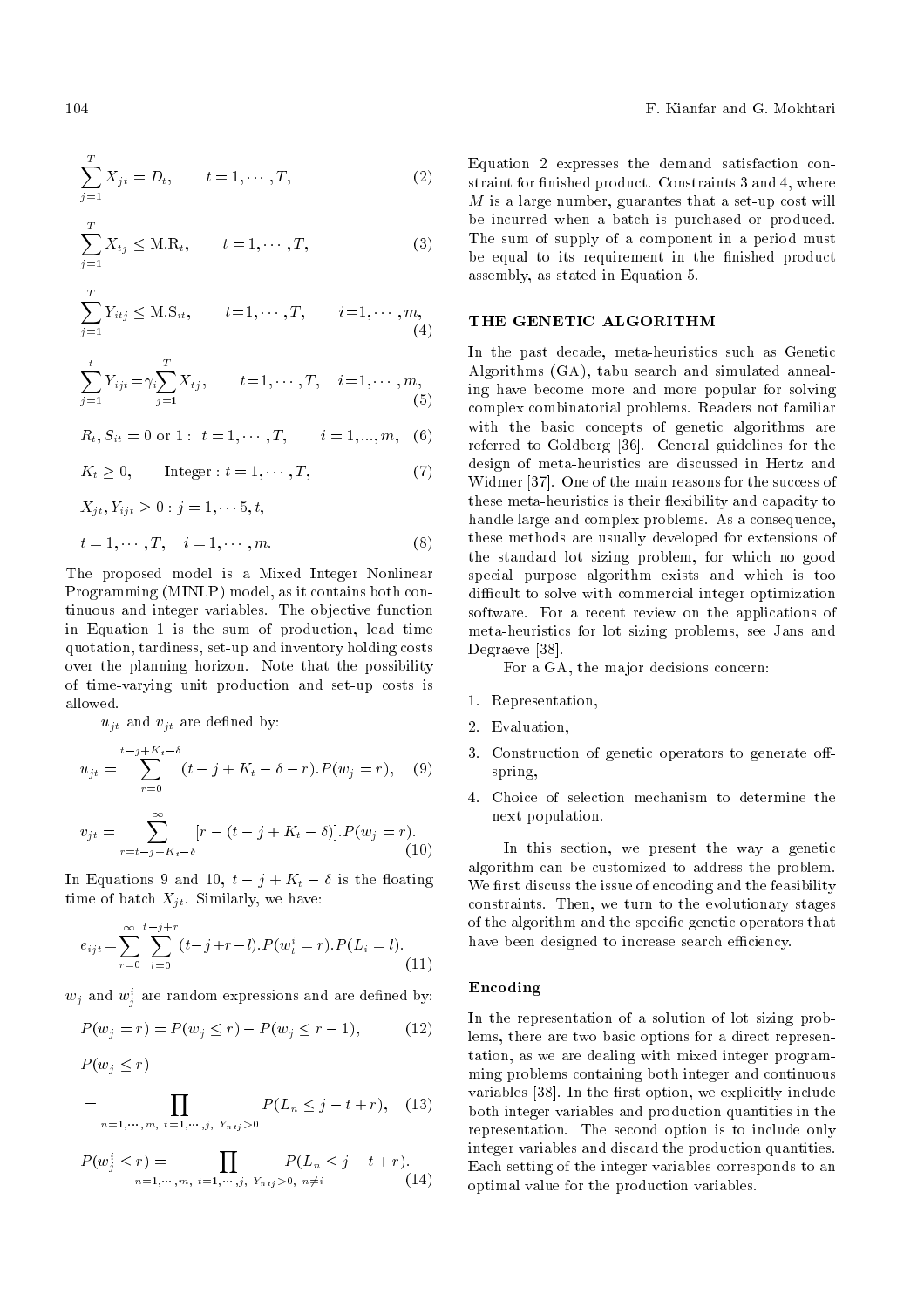Lot Sizing and Lead Time Quotations 105

2

As discussed in previous sections, we know that the demand of each period will be satisfied by only one order. There is never more than one lot to cover a demand or a requirement. In other words, among all  $X_{jt}, j = 1, \cdots, T$  for period t, there is only one j, such that  $X_{jt} > 0$ . We design the chromosome structure as an integer matrix (with  $T$  columns), based on this property:

$$
\begin{bmatrix}\nP_{1,1} & \dots & P_{1,T} \\
P_{2,1} & \dots & P_{2,T} \\
P_{3,1} & \dots & P_{3,T} \\
\dots & \dots & \dots \\
P_{2+m,1} & \dots & P_{2+m,T}\n\end{bmatrix}.
$$
\n(15)

In the first row,  $P_{1,t}$  equals the period within which the assembly of a finished product batch is released to satisfy the demand of period  $t$ . The first row data could be converted to  $X_{jt}$ ,  $R_j$  variables:

$$
X_{jt} = \begin{cases} d_t, & P_{1,t} = j \\ 0, & \text{otherwise} \end{cases}
$$
 (16)

$$
R_j = \begin{cases} 1, & \text{if } i \cdot P_{1,t} = j \\ 0, & \text{otherwise} \end{cases} \tag{17}
$$

In the second row of the matrix,  $P_{2,t}$  is the lead time quoted to the customers in period  $t$ . Each row of the next  $m$  rows corresponds to a component. For example,  $P_{3,t}$  equals the period in which an order of component 1 is released to satisfy its requirements in period t. This data could be converted to  $S_{ij}$ ,  $Y_{ijt}$  variables:

$$
S_{ij} = \begin{cases} 1, & \text{if } i \cdot P_{2+i,t} = j \\ 0, & \text{otherwise} \end{cases} \tag{18}
$$

$$
Y_{ijt} = \begin{cases} \gamma_i \sum_{\forall n: P_{1,n} = t} d_n, & P_{2+i,t} = j \\ 0, & \text{otherwise} \end{cases}
$$
(19)

For a solution to be feasible, the following restrictions must be considered in the corresponding chromosome:

a) 
$$
P_{1,t} > 0
$$
 if, and only if,  $d_t > 0$  for  $t = 1, \dots, T$ , (20)

b) 
$$
P_{2+i,t} \leq t
$$
 for  $t = 1, \dots, T, i = 1, \dots, m,$  (21)

c)  $P_{2+i,t} > 0$  if, and only if,  $\partial j : P_{1,j} = t$ 

$$
for t = 1, \cdots, T.
$$
\n
$$
(22)
$$

In our genetic algorithm, only feasible chromosomes will be considered. Therefore, these restrictions are considered in developed crossover and mutation operators.

A set of such chromosomes is generated randomly to form an initial population. The fitness of each chromosome in the population is evaluated based on the total cost of the plan it represents. A new population of the same size is generated from the original population by manipulating its chromosomes using genetic operators. The new population is evaluated and another population is generated from it. This process continues until a stopping criterion is met. Genetic operators generate new chromosomes (children) from existing ones (parents) by manipulating the values assigned to the genes (digits) of some chromosomes (that are chosen randomly) in two ways: crossover and mutation. Every crossover operator is applied to two chromosomes (parents) and results in two new ones (children). Every mutation operator is applied to one chromosome and results in a different chromosome.

#### Crossover

Crossover is the means by which two different chromosomes (i.e. members of the population) can combine to form some new "offspring". We tested two crossover operators.

## Period Crossover [10]

The classical crossover is a one-point crossover that combines two chromosomes on the basis of one cross site randomly selected. Genetic material is swapped between two chromosomes to produce a pair of offspring. Our crossover is a period crossover that chooses a point in time,  $t^*$ , randomly selected in the planning horizon. To produce offspring, we combine the first periods of one parent's strings with the last periods of the second parent's strings, the appropriate corrections being made when lead times have to be incorporated (i.e. when  $P_{1,t}$  is selected from a parent,  $P_{2+i,j}$ ,  $j = P_{1,t}, i = 1, \cdots, m$  will be selected from that parent too).

#### Uniform Crossover

In the uniform crossover, for each gene position, a decision (based on a random number) is made on whether to swap the genes of the two parents at that position  $(Y)$  or not  $(N)$ . So, the child is produced in the following manner:

- For each period  $t, P_{2,t}$  is selected from a parent by random.
- For each period t,  $P_{1,t}$  is selected from a parent by random.
- If  $P_{1,t}$  of the two parents are the same, then  $P_{2+i,j}$ ,  $j = P_{1,t}$  will be selected randomly from a parent for each item  $i, i = 1, \dots, m$ . Otherwise,  $P_{2+i,j}$  is copied from the parent from which  $P_{1,t}$  was selected.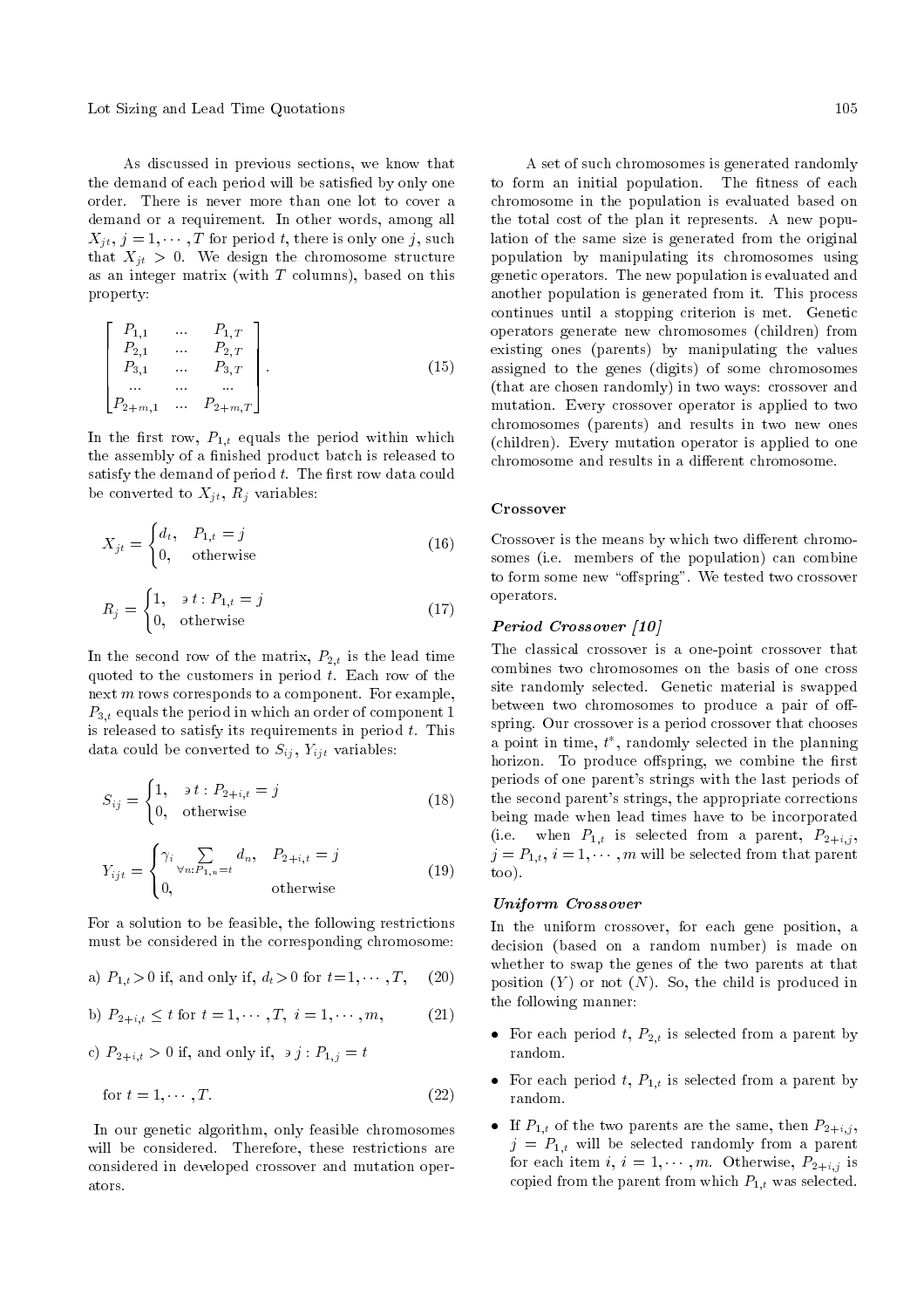## Mutation

The role of mutation in GA is to restore lost or unexpected genetic material into a population to prevent the premature convergence of GA to sub-optimal solutions. Any good search algorithm must explore a large search space in the beginning and the search should then narrow down as it converges to the solution.

Mutation can possibly trigger a series of changes in the chromosome in order to maintain its feasibility, i.e. the restrictions mentioned in Equations 20 and 22 must be satisfied. For example, if the mutated gene is from the first matrix row and  $P_{2+i,j}$ ,  $j = P_{1,t}$  are zero, then,  $P_{2+i,j}$ ,  $j = P_{1,t}$  are assigned randomly to maintain solution feasibility.

We applied four mutation operators as follows.

## Single-Bit Mutation

In the single-bit mutation, a unique gene undergoes mutation. A single gene is randomly selected and its value is changed by a random amount.

## Multi-Bit Mutation

In multi-bit mutation, each gene is mutated with a specic probability. Therefore, several genes of the mutating chromosome may be changed.

The encoding matrix cells are classified in three groups:  $P_{1,t}$  (the first row),  $P_{2,t}$  (the second row), and  $P_{2+i,t}$  (rows from 2 to  $2+m$ ). The mutation probability of each gene depends on its group. So, this operator has three probability values as parameters.

#### Non-Uniform Mutation

The term "non-uniform" is derived from the Real Coded Genetic Algorithms (RCGA) literature. In RCGA, non-uniform means that the size of the gene generation interval shall be lower with the passing of generations [39]. The gene generation interval is proportional to  $\Gamma(t)$ , which is defined by:

$$
\Gamma(t) = 1 - a^{\left(1 - \frac{t}{t_{\text{max}}}\right)^b},\tag{23}
$$

where  $a$  is a random number in [0, 1],  $b$  a constant parameter, t the time or generation number and  $t_{\text{max}}$ the maximum number of generations the RCGA is allowed to run. This function gives values in the range [0, 1] such that the probability of returning a number close to zero increases as the algorithm advances.

In this paper, the term "Non-uniform" means that the probability of mutation is not uniform during the algorithm execution. The probability of mutation is calculated by  $\Gamma(t)$  and it decreases in the final stages of GA. This property causes this operator to make a uniform search in the initial space when  $t$  is small and very locally at a later stage, favoring local tuning.

Non-uniform mutation is done by selecting a random period. Starting from the chosen period and moving to the end or to the beginning of the chromosome (selected randomly), all the genes are changed to a random amount.

# Single-Bit Inversion

This mutation operator mutates a cell (that is selected randomly) from the first two rows of the encoding matrix. The value of the selected gene is changed to an adjacent non-zero gene. If both of neighboring genes are non-zero, one of them is selected randomly.

#### Reproduction

This is one of the most important and, surprisingly, least controversial of the operations. This is where it is decided which members of the population will be allowed to survive, and which will perish. It is usually done via a weighted random selection. The weighting is done on the fitness of each individual.

That is, the more fit members of the population have a greater chance of progressing to the next generation than those less fit.

Elitism is a technique to preserve and use previously found best solutions in subsequent generations of GA. In an elitist GA, the statistic of the population's best solutions cannot degrade with generation. Maintaining archives of non-dominated solutions is an important issue. The final contents of the archive represent (usually) the result returned by the optimization process.

In this paper, we apply a tournament selection method. In tournament selection, a number, Tour, of individuals is chosen randomly from the population and the best individual from this group is selected as a parent. This process is repeated as often as there are individuals to choose. The parameter for tournament selection is the tournament size, Tour. Tour takes values ranging from 2 - popsize (number of individuals in the population).

## Experimental Setup

Since the proposed model is a new and original model, no standard test problems could be found for it, neither in the literature nor in the OR websites. Thus, we developed a problem generator program to generate problems randomly. Four different structures were used in generating random problems. These structures are given in Table 2. Ten random problems were generated using each structure, which means that 40 random problems were generated.

We need to assume a distribution function for the supply lead time of each item. For this purpose, three discrete random variables were considered. Table 3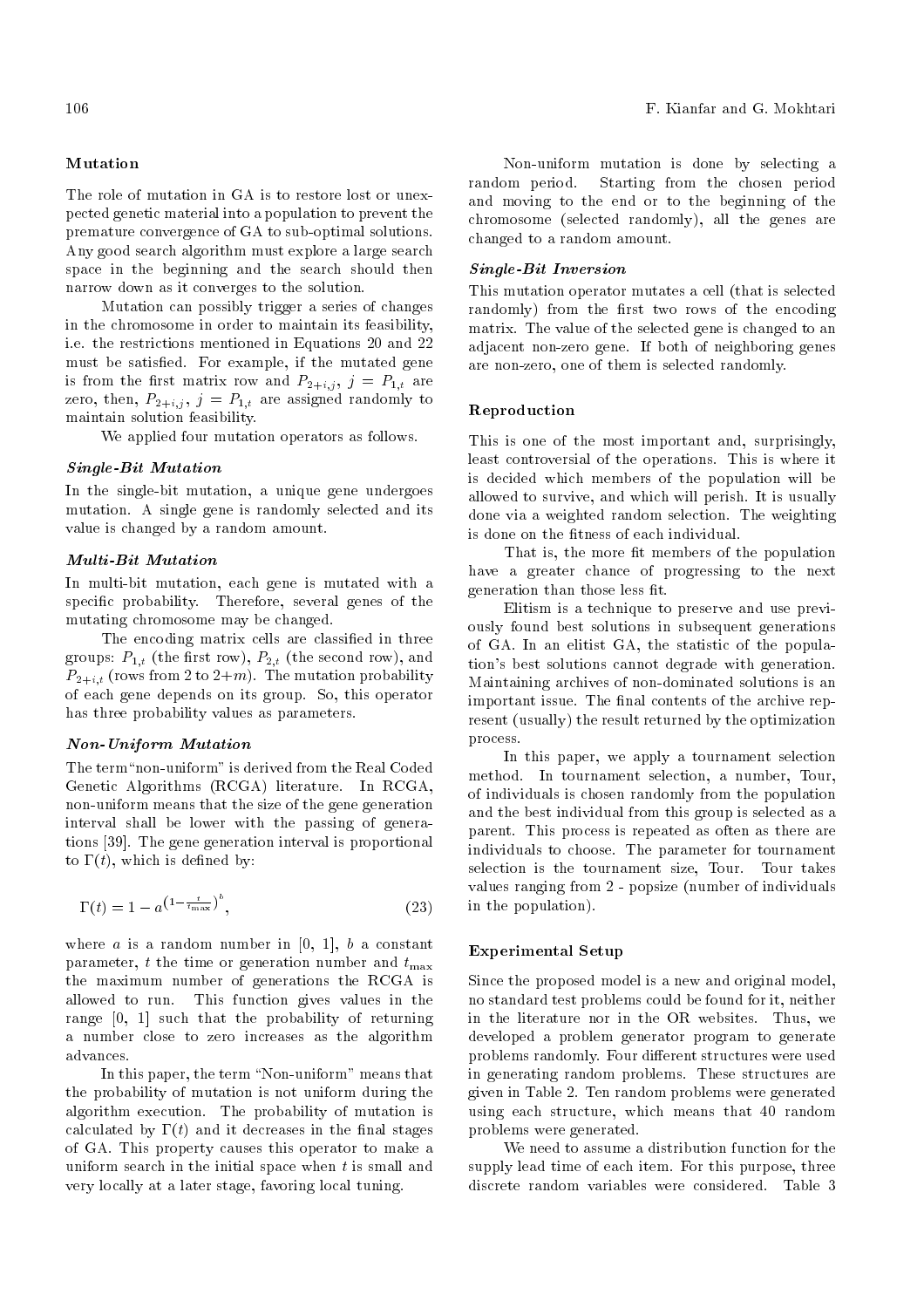| Parameter  | Structure 1         | Structure 2         | Structure 3         | Structure 4         |
|------------|---------------------|---------------------|---------------------|---------------------|
| T          | Uniform $[6, 20]$   | Uniform $[6,20]$    | Uniform $[6, 20]$   | Uniform $[6,20]$    |
| m          | Uniform $[5,30]$    | Uniform $[5,30]$    | Uniform $[5,30]$    | Uniform $[5,30]$    |
| $\alpha_t$ | Uniform $[1,6]$     | Uniform $[10, 15]$  | Uniform $[1,6]$     | Uniform $[10,15]$   |
| $\beta_t$  | Uniform $[10,15]$   | Uniform $[1,6]$     | Uniform $[10,15]$   | Uniform $[1,6]$     |
| $a_{it}$   | Uniform $[3,8]$     | Uniform $[6,11]$    | Uniform [3,8]       | Uniform $[6,11]$    |
| $b_{it}$   | Uniform $[6,11]$    | Uniform [3,8]       | Uniform $[6,11]$    | Uniform $ 3,8 $     |
| $\pi_{1t}$ | Uniform $[7,12]$    | Uniform $[7,12]$    | Uniform $[7,12]$    | Uniform $[7,12]$    |
| $\pi_{2t}$ | Uniform $[10,15]$   | Uniform $[10, 15]$  | Uniform $[10,15]$   | Uniform $[10,15]$   |
| $d_t$      | Uniform $[50, 150]$ | Uniform $[50, 150]$ | Uniform $[50, 150]$ | Uniform $[50, 150]$ |
| $\gamma_i$ | Uniform $[1,4]$     | Uniform $[1,4]$     | Uniform $[1,4]$     | Uniform $[1,4]$     |
| $h_i$      | Uniform $[1,6]$     | Uniform $[1,6]$     | Uniform $[7,12]$    | Uniform $[7,12]$    |
| $\hbar$    | 8                   | 8                   | 8                   | 8                   |
| $\delta$   | $\theta$            | $\theta$            | $\theta$            | $\theta$            |

Table 2. Parameters range in four structures.

shows the probability mass function of these variables. In the problem generator program, a probability mass function is randomly chosen and assigned to each item.

A computer program was developed using Turbo Pascal programming language to implement GA. This program includes 14 functions for calculating the fitness of individuals and 5 functions and 22 procedures for reading test problems (the genetic algorithm itself) and creating output data files. Using modular programming, we ensure program traceability and reliability.

The genetic algorithm requires a number of parameters to be specified. We kept the population size equal to 70 chromosomes in most experiments. The number of generations was 700. In tournament selection, we tested the algorithm performance with Tour  $\in \{2, 3, 4\}$ . Elitism size was set to 1.

When the best-known solutions are not available for comparison, they could also be obtained with the meta-heuristic itself, either by using different starting points or allowing for long runs [38]. We used this approach in this paper. Each test problem was solved almost 1100 times (in all of the algorithms) and the best solution found in these runs was used as an (approximately) optimum solution.

Table 3. Probability mass functions of supply lead time.

|                   | Lead Time               |     |     |     |     |
|-------------------|-------------------------|-----|-----|-----|-----|
|                   | (as an integer multiple |     |     |     |     |
|                   | of planning periods)    |     |     |     |     |
|                   | 0                       |     | 2   |     |     |
| Random Variable 1 | 0.1                     | 0.3 | 0.4 | 0.1 | 0.1 |
| Random Variable 2 | 0.2 <sub>1</sub>        | 0.4 | 0.2 | 0.1 | 0.1 |
| Random Variable 3 | 0.6                     | 0.1 | 0.1 | 0.1 |     |

#### Experimental Results

This section is devoted to the presentation and discussion of experimental data produced in the test phases. 111 different algorithms were designed and tested using 40 test problems to select the appropriate algorithm.

The configurations of tested algorithms are presented in Table 4. In this table, the ID column denotes the algorithm code; the Tour column denotes the tournament selection parameter and the Gens column shows the total number of solutions generated in each algorithm. If an algorithm uses more than one crossover or mutation operator, the probability of applying each operator is given in parentheses. At most, one mutation operator is applied to each offspring. For example, in algorithm G92, period and uniform crossover operators are used with probability of 0.3 and 0.5, respectively.

In Table 4, the terms NU-Random and Inversion denote non-uniform mutation and single-bit inversion, respectively. The non-uniform mutation was used uniformly in some of the algorithms, which are shown by U-Random.

Each algorithm was run 10 times for each test problem using 3 computers with the following configuration:

CPU: AMD(tm)  $64 \times 2$  Dual Core Processor  $3600+$ 2.01 GHz,

#### RAM: 1 GB

In each run of each algorithm, the following information was reported and analyzed:

- Average fitness of the initial population,
- Standard deviation of the initial population,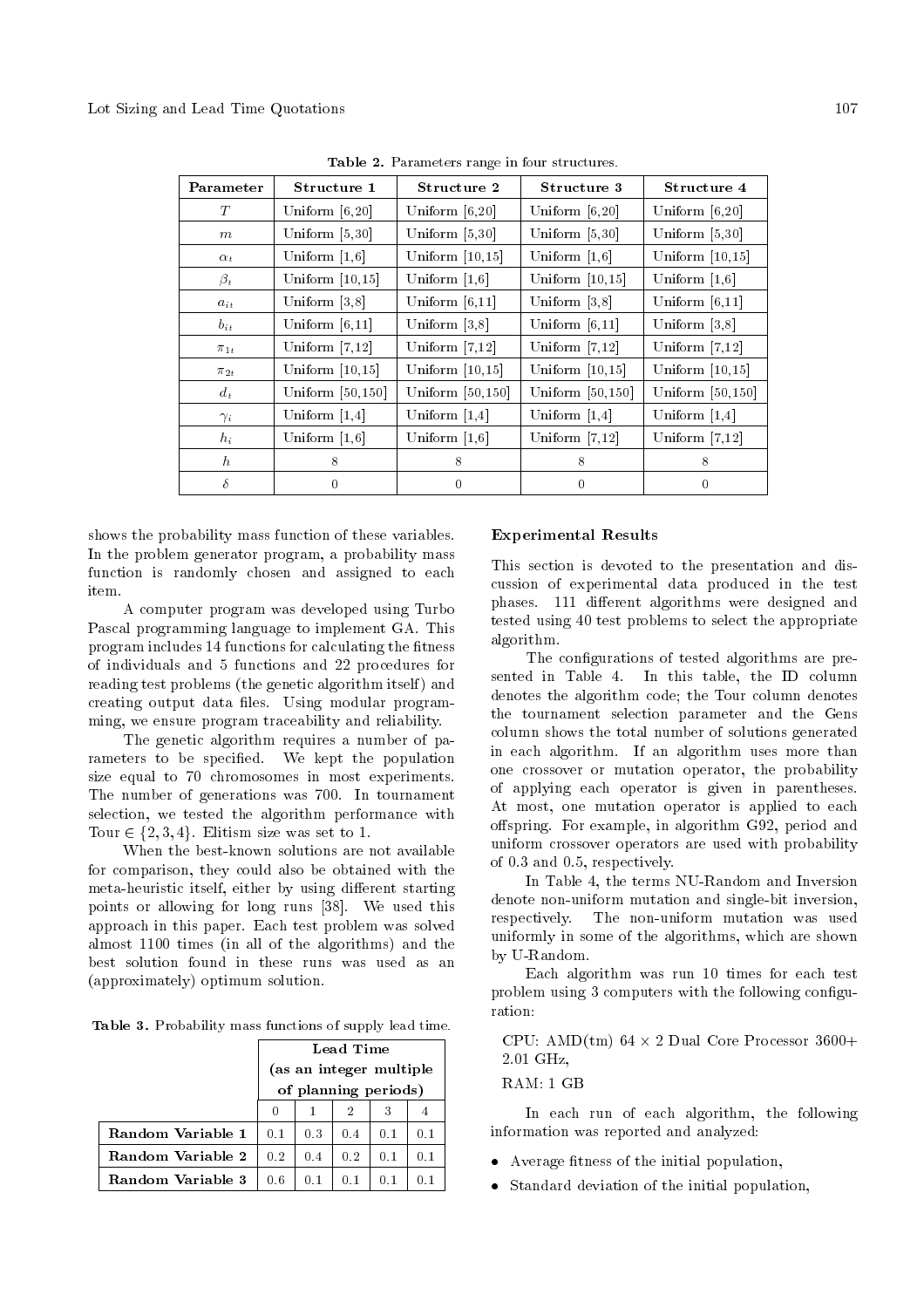| Row              | ID               | Crossover                                       | Mutation                                                        | Tour           | Gens  |
|------------------|------------------|-------------------------------------------------|-----------------------------------------------------------------|----------------|-------|
| $\bf{1}$         | G111             | Uniform-Cross $(0.8)$                           | Single-Bit $(0.25)$                                             | 3              | 49000 |
| $\overline{2}$   | G46              | Uniform-Cross $(0.8)$                           | Single-Bit $(0.25)$                                             | $\overline{2}$ | 49000 |
| $\sqrt{3}$       | G89              | Uniform-Cross $(0.8)$                           | Single-Bit $(0.7)$                                              | 3              | 49000 |
| $\sqrt{4}$       | G103             | Period-Cross $(0.8)$                            | Single-Bit $(0.5)$                                              | $\sqrt{3}$     | 49000 |
| $\bf 5$          | G <sub>105</sub> | Uniform-Cross $(0.8)$                           | Single-Bit $(0.5)$                                              | $\sqrt{3}$     | 49000 |
| 6                | G92              | Period-Cross $(0.3)$ ,<br>Uniform-Cross (0.5)   | Single-Bit $(0.7)$                                              | 3              | 49000 |
| $\overline{7}$   | G99              | Uniform-Cross $(0.8)$                           | Single-Bit $(0.8)$                                              | $\sqrt{3}$     | 49000 |
| $\,8\,$          | G102             | Uniform-Cross $(0.8)$                           | Multi-Bit (0.01,0.01,0.02)                                      | $\sqrt{3}$     | 49000 |
| $\boldsymbol{9}$ | G104             | Period-Cross (0.8)                              | Multi-Bit (0.01,0.01,0.02)                                      | $\sqrt{3}$     | 49000 |
| 10               | G106             | Uniform-Cross $(0.8)$                           | Multi-Bit (0.02,0.02,0.05)                                      | $\sqrt{3}$     | 49000 |
| 11               | G90              | Uniform-Cross $(0.8)$                           | Multi-Bit (0.03,0.03,0.01)                                      | $\sqrt{3}$     | 49000 |
| $12\,$           | G76              | Uniform-Cross $(0.8)$                           | Multi-Bit (0.05,0.05,0.02)                                      | $\sqrt{3}$     | 49000 |
| 13               | G70              | Period-Cross $(0.3)$ ,<br>Uniform-Cross $(0.5)$ | NU-Random $(b = 2)$ , Single-Bit $(0.5)$                        | $\sqrt{3}$     | 49000 |
| 14               | G97              | Period-Cross $(0.3)$ ,<br>Uniform-Cross $(0.5)$ | NU-Random $(b = 1)$ , Single-Bit $(0.5)$                        | 3              | 49000 |
| 15               | G83              | Uniform-Cross $(0.8)$                           | NU-Random $(b = 1)$ , Single-Bit $(0.5)$                        | $\sqrt{3}$     | 49000 |
| $16\,$           | G75              | Period-Cross $(0.3)$ ,<br>Uniform-Cross (0.5)   | NU-Random $(b = 1)$ , Single-Bit $(0.5)$                        | 3              | 63000 |
| 17               | G80              | Period-Cross $(0.3)$ ,<br>Uniform-Cross $(0.5)$ | NU-Random ( $b = 0.5$ ), Single-Bit (0.5)                       | 3              | 42000 |
| 18               | G81              | Period-Cross $(0.3)$ ,<br>Uniform-Cross $(0.5)$ | NU-Random ( $b = 0.5$ ), Single-Bit (0.5)                       | 3              | 35000 |
| 19               | G82              | Period-Cross $(0.3)$ ,<br>Uniform-Cross $(0.5)$ | NU-Random $(b = 0.5)$ , Single-Bit $(0.5)$                      | 3              | 28000 |
| $20\,$           | G88              | Period-Cross $(0.3)$ ,<br>Uniform-Cross $(0.5)$ | NU-Random $(b = 1)$ , Single-Bit $(0.7)$                        | $\sqrt{3}$     | 49000 |
| 21               | G84              | Period-Cross $(0.3)$ ,<br>Uniform-Cross $(0.5)$ | NU-Random ( $b = 0.5$ ), Single-Bit (0.5)                       | 3              | 21000 |
| $\sqrt{22}$      | G85              | Period-Cross $(0.3)$ ,<br>Uniform-Cross $(0.5)$ | NU-Random ( $b = 0.5$ ), Single-Bit (0.5)                       | $\sqrt{3}$     | 14000 |
| 23               | G86              | Period-Cross $(0.3)$ ,<br>Uniform-Cross (0.5)   | NU-Random $(b = 0.5)$ , Single-Bit $(0.5)$                      | $\sqrt{3}$     | 49000 |
| 24               | G87              | Period-Cross $(0.8)$                            | NU-Random ( $b = 0.5$ ), Single-Bit (0.5)                       | $\sqrt{3}$     | 49000 |
| 25               | G63              | Period-Cross (0.8)                              | NU-Random $(b = 1)$ , Single-Bit $(0.3)$ ,<br>Inversion $(0.2)$ | 3              | 49000 |
| 26               | G65              | Period-Cross $(0.3)$ ,<br>Uniform-Cross $(0.5)$ | NU-Random $(b = 1)$ , Single-Bit $(0.5)$ ,<br>Inversion $(0.2)$ | $\,2$          | 49000 |
| 27               | G67              | Period-Cross (0.3),<br>Uniform-Cross $(0.5)$    | NU-Random $(b = 1)$ , Single-Bit $(0.5)$ ,<br>Inversion $(0.2)$ | 2,3            | 49000 |
| $\bf 28$         | G69              | Period-Cross (0.3),<br>Uniform-Cross $(0.5)$    | NU-Random $(b = 1)$ , Single-Bit $(0.3)$ ,<br>Inversion $(0.2)$ | $\sqrt{3}$     | 49000 |

Table 4. Algorithms design.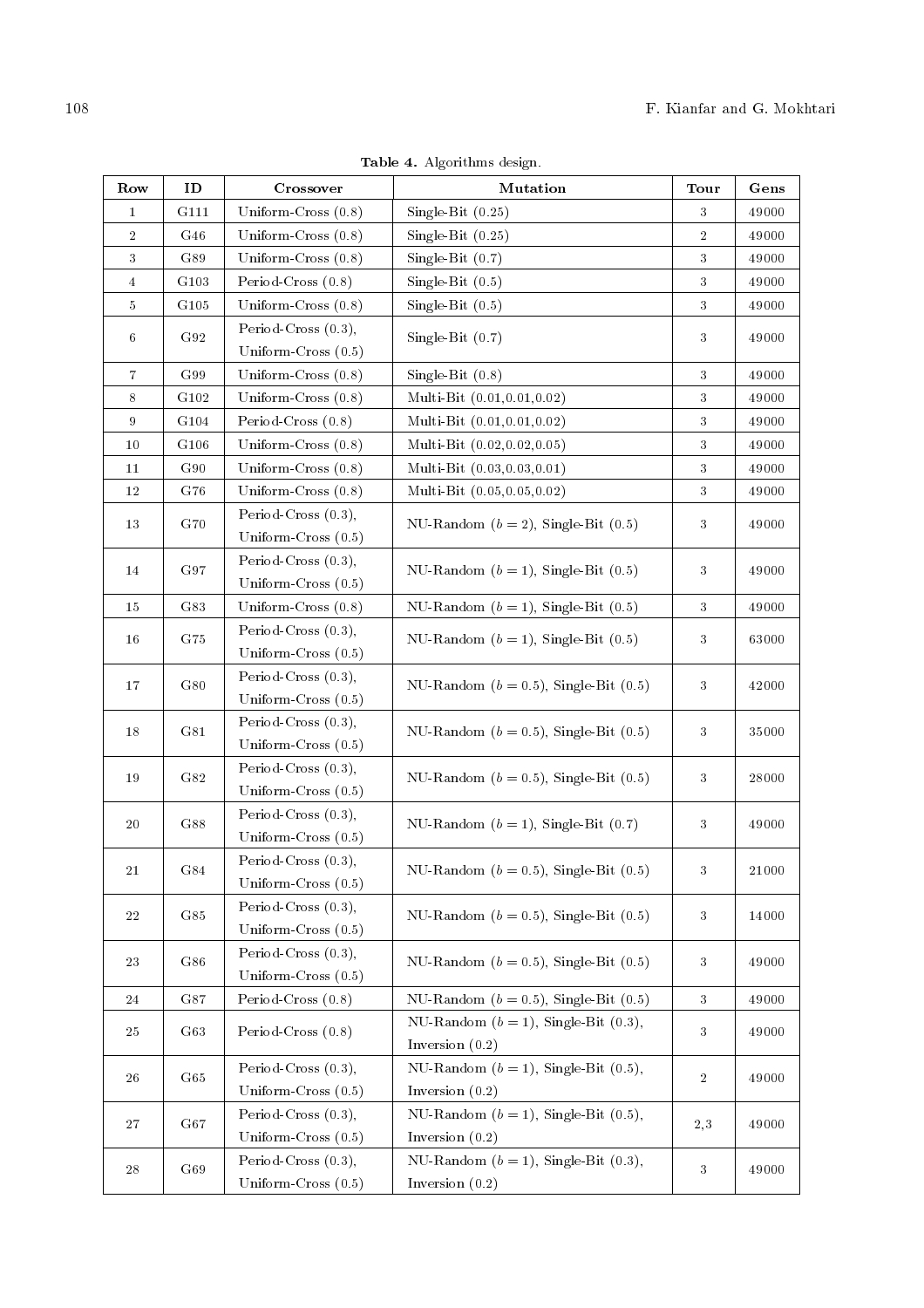| Row | ID   | Crossover                                       | Mutation                                                                                    | <b>Tour</b>    | Gens  |
|-----|------|-------------------------------------------------|---------------------------------------------------------------------------------------------|----------------|-------|
| 29  | G36  | Uniform-Cross (0.8)                             | Multi-Bit (0.05,0.05,0.02) 0.1, U-Random (0.1),<br>Inversion $(0.05)$ , Single-Bit $(0.1)$  |                | 49000 |
| 30  | G38  | Period-Cross $(0.1)$ ,<br>Uniform-Cross $(0.8)$ | Multi-Bit (0.05,0.05,0.02) 0.02, U-Random (0.1),<br>Inversion $(0.02)$ , Single-Bit $(0.2)$ | $\overline{2}$ | 49000 |
| 31  | G71  | Period-Cross $(0.3)$ ,<br>Uniform-Cross $(0.5)$ | U-Random $(0.10)$ , Single-Bit $(0.25)$ ,<br>Inversion $(0.15)$                             | 3              | 49000 |
| 32  | G73  | Period-Cross $(0.3)$ ,<br>Uniform-Cross $(0.5)$ | NU-Random $(b = 1)$ , Single-Bit $(0.3)$ ,<br>Inversion $(0.2)$ Pop-Size=100                | 3              | 49000 |
| 33  | G74  | Period-Cross $(0.3)$ ,<br>Uniform-Cross $(0.5)$ | NU-Random $(b = 1)$ , Single-Bit $(0.3)$ ,<br>Inversion $(0.2)$ Pop-Size=50                 | 3              | 49000 |
| 34  | G95  | Uniform-Cross $(0.8)$                           | NU-Random $(b = 1)$ , Single-Bit $(0.5)$ ,<br>Inversion $(0.2)$                             | 3              | 49000 |
| 35  | G96  | Uniform-Cross (0.8)                             | NU-Random $(b = 1)$ , Single-Bit $(0.3)$ ,<br>Inversion $(0.2)$                             | 3              | 49000 |
| 36  | G98  | Period-Cross $(0.3)$ ,<br>Uniform-Cross $(0.5)$ | NU-Random $(b = 0.5)$ , Single-Bit $(0.3)$ ,<br>Inversion $(0.2)$                           | 3              | 49000 |
| 37  | G91  | Period-Cross $(0.3)$ ,<br>Uniform-Cross $(0.5)$ | NU-Random ( $b = 0.5$ ), Single-Bit (0.5),<br>Inversion $(0.15)$                            | 3              | 49000 |
| 38  | G101 | Period-Cross $(0.3)$ ,<br>Uniform-Cross $(0.5)$ | NU-Random ( $b = 0.5$ ), Single-Bit (0.5),<br>Inversion $(0.15)$                            | 3              | 42000 |
| 39  | G107 | Period-Cross $(0.3)$ ,<br>Uniform-Cross $(0.5)$ | NU-Random ( $b = 0.5$ ), Single-Bit (0.5),<br>Inversion $(0.15)$                            | 3              | 35000 |
| 40  | G109 | Period-Cross $(0.3)$ ,<br>Uniform-Cross $(0.5)$ | NU-Random $(b = 0.5)$ , Single-Bit $(0.5)$ ,<br>Inversion $(0.15)$                          | 3              | 28000 |
| 41  | G110 | Period-Cross $(0.3)$ ,<br>Uniform-Cross $(0.5)$ | NU-Random $(b = 0.5)$ , Single-Bit $(0.5)$ ,<br>Inversion $(0.15)$                          | 3              | 21000 |

Table 4. Algorithm design (continued).

- Average fitness of the last population,
- Standard deviation of the last population,
- Average of all of the solutions generated throughout the algorithm,
- The generation which found the best solution,
- The best solution found,
- Run time of each problem.

The results of the algorithms performance are given in Table 5. Table 6 shows the average and maximum run time for each run of each problem.

Comparing the average fitness of the initial and last population shows the improvement made by the GA. The average and standard deviation of the first population fitness for most of the algorithms is about 1.22 and 12000, respectively. In other words, the average discrepancy of the first populations from optimum solutions is approximately 22-27%. This is reduced to 1-3% for the last populations.

The standard deviation of the initial and last population was used to analyze the diversity of populations. Smaller standard deviation means more similar solutions exist in the population. Standard deviation information, along with the generation number which found the best solution, shows whether the algorithm has a premature convergence. For example, if the average number of generations (for which test problem and algorithm find the best solution) is about 200, it means that this algorithm has a rapid convergence to a solution (note that the total generations is 700).

The best solutions are generated by algorithm G91 with the following specifications:

- Crossover: Period-Cross (0.3), Uniform-Cross (0.5),
- Mutation: NU-Random  $(b = 0.5)$ , Single-Bit  $(0.5)$ , Inversion (0.15),
- Selection: Tournament Selection (with 3 participants),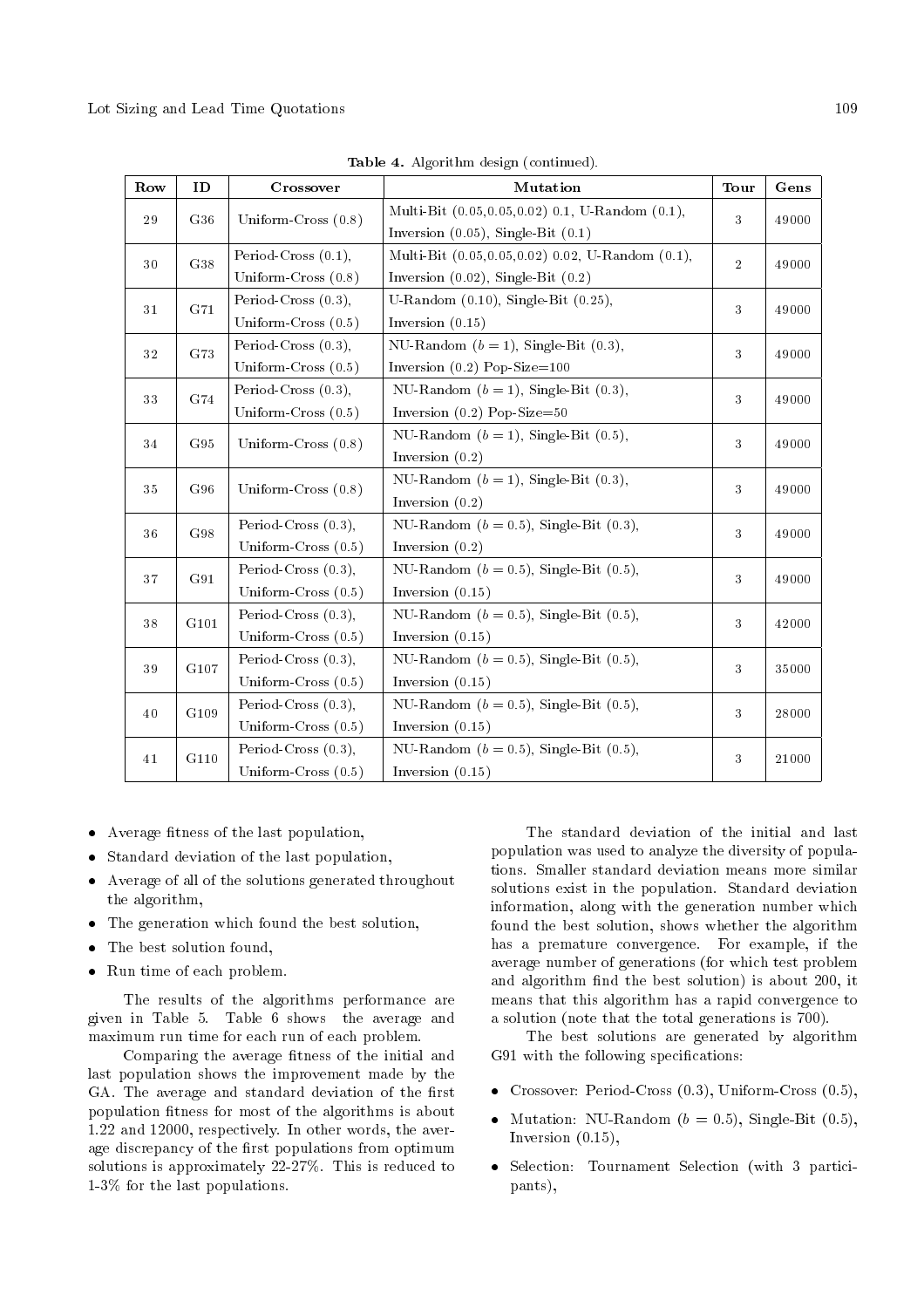|                  | Table 5. Algorithms results. |             |                                     |            |              |            |            |           |
|------------------|------------------------------|-------------|-------------------------------------|------------|--------------|------------|------------|-----------|
|                  |                              | Solution    | Final                               | Population |              |            | Population |           |
| Row              | ID                           | Discrepancy | Solution<br>Discrepancy<br>Standard |            |              |            |            |           |
|                  |                              | from        | Generation                          |            | from Optimum |            |            | Deviation |
|                  |                              | Optimum     |                                     | First      | Last         | Total      | First      | Last      |
| $\mathbf{1}$     | G111                         | $0.727\%$   | 255                                 | $22.856\%$ | $1.072\%$    | 1.782%     | 12026      | 4376      |
| $\sqrt{2}$       | G46                          | $0.922\%$   | 327                                 | $26.809\%$ | $1.312\%$    | $2.480\%$  | 11569      | 3477      |
| $\sqrt{3}$       | G89                          | $0.652\%$   | 186                                 | $22.804\%$ | 1.772%       | 2.290%     | 12245      | 7032      |
| $\overline{4}$   | ${\rm G\,103}$               | $0.886\%$   | $214\,$                             | 22.858%    | $1.607\%$    | $2.364\%$  | 12318      | 6295      |
| $\bf 5$          | ${\rm G\,105}$               | $0.661\%$   | 175                                 | 22.804\%   | 1.414%       | $1.954\%$  | $12272\,$  | 6142      |
| $\,6\,$          | G92                          | $0.758\%$   | 201                                 | $22.839\%$ | $1.830\%$    | $2.414\%$  | 12175      | 7036      |
| $\overline{7}$   | G99                          | $0.760\%$   | 201                                 | $22.808\%$ | $2.157\%$    | $2.634\%$  | 12216      | 7523      |
| $8\,$            | ${\rm G\,102}$               | $0.873\%$   | 184                                 | $22.819\%$ | 1.584%       | $2.111\%$  | 12149      | 7365      |
| $\boldsymbol{9}$ | ${\rm G\,104}$               | $0.934\%$   | 231                                 | $22.835\%$ | $1.641\%$    | $2.340\%$  | 12321      | 7274      |
| 10               | G106                         | $0.988\%$   | 269                                 | $22.814\%$ | $3.063\%$    | $3.563\%$  | 12213      | 11896     |
| 11               | G90                          | $1.087\%$   | $187\,$                             | $26.767\%$ | 2.115%       | $2.848\%$  | 11473      | 7470      |
| 12               | ${\rm G\,76}$                | $0.923\%$   | $241\,$                             | $27.166\%$ | 3.049%       | $3.694\%$  | 11725      | 9870      |
| 13               | G70                          | $0.699\%$   | 325                                 | $27.263\%$ | $1.500\%$    | $5.952\%$  | 12034      | 5088      |
| 14               | G97                          | $0.714\%$   | 375                                 | 22.787%    | 1.443%       | $6.557\%$  | 12175      | 6464      |
| 15               | G83                          | $0.758\%$   | 365                                 | $22.825\%$ | 1.487%       | $6.594\%$  | 12144      | 6526      |
| 16               | ${\rm G\,75}$                | $0.692\%$   | 421                                 | 22.808%    | $1.410\%$    | $6.415\%$  | 12193      | 6601      |
| 17               | G80                          | $0.747\%$   | 386                                 | 22.798%    | $1.498\%$    | $8.004\%$  | 12219      | 6741      |
| 18               | ${\rm G\,81}$                | $0.779\%$   | 339                                 | $22.833\%$ | $1.558\%$    | $8.185\%$  | 12223      | $6429\,$  |
| 19               | ${\rm G}82$                  | $0.845\%$   | $300\,$                             | $22.783\%$ | $1.561\%$    | $8.412\%$  | $12258\,$  | 5896      |
| 20               | G88                          | $0.740\%$   | 401                                 | 22.849%    | $1.888\%$    | $6.994\%$  | $12232\,$  | 7725      |
| 21               | G84                          | $0.873\%$   | 245                                 | $22.783\%$ | 1.609%       | $8.731\%$  | 12046      | 6251      |
| 22               | G85                          | $1.109\%$   | 177                                 | 22.824\%   | 1.848%       | 9.406%     | 12209      | 5378      |
| 23               | G86                          | $0.648\%$   | 419                                 | $22.808\%$ | $1.401\%$    | 7.850%     | 12191      | 6713      |
| 24               | ${\rm G\,87}$                | $0.800\%$   | 434                                 | $22.803\%$ | $1.548\%$    | $8.096\%$  | 12092      | 6300      |
| 25               | G63                          | $1.160\%$   | 428                                 | 26.897%    | 1.584%       | $7.911\%$  | 11753      | $4113\,$  |
| $26\,$           | ${\rm G\,65}$                | $0.979\%$   | 574                                 | $27.174\%$ | $1.953\%$    | $11.320\%$ | 11884      | 5393      |
| 27               | G67                          | $0.821\%$   | 503                                 | $27.227\%$ | $1.661\%$    | $9.224\%$  | 12330      | 5423      |
| 28               | G69                          | $0.762\%$   | 415                                 | $27.149\%$ | $1.206\%$    | $7.361\%$  | $1\,1921$  | 4409      |
| 29               | G36                          | $1.063\%$   | $202\,$                             | $26.639\%$ | $3.174\%$    | $3.824\%$  | 11209      | 24727     |
|                  |                              |             |                                     |            |              |            |            |           |

Table 5. Algorithms results.

| 26 | G65  | $0.979\%$ | 574 | 27.174\%   | $1.953\%$ | 11.320\%  | 11884 | 5393  |
|----|------|-----------|-----|------------|-----------|-----------|-------|-------|
| 27 | G67  | 0.821\%   | 503 | 27.227%    | 1.661\%   | 9.224\%   | 12330 | 5423  |
| 28 | G69  | $0.762\%$ | 415 | $27.149\%$ | 1.206\%   | 7.361\%   | 11921 | 4409  |
| 29 | G36  | $1.063\%$ | 202 | $26.639\%$ | 3.174%    | 3.824\%   | 11209 | 24727 |
| 30 | G38  | $1.132\%$ | 267 | $27.923\%$ | 3.421\%   | $4.600\%$ | 11459 | 24469 |
| 31 | G71  | $0.961\%$ | 301 | $26.877\%$ | 3.157\%   | 3.963%    | 11747 | 26727 |
| 32 | G73  | 0.928\%   | 302 | $26.111\%$ | $1.395\%$ | 8.817\%   | 11367 | 4161  |
| 33 | G74  | $0.950\%$ | 526 | $26.183\%$ | $1.413\%$ | 8.611\%   | 11408 | 4469  |
| 34 | G95  | $0.772\%$ | 347 | $22.785\%$ | $1.545\%$ | 6.570\%   | 12224 | 6567  |
| 35 | G96  | $0.742\%$ | 378 | 22.777%    | $1.165\%$ | 6.272\%   | 12171 | 5032  |
| 36 | G98  | $0.784\%$ | 403 | $22.786\%$ | $1.197\%$ | 7.634%    | 12142 | 5042  |
| 37 | G91  | $0.610\%$ | 424 | $22.821\%$ | $1.347\%$ | 7.819%    | 12145 | 6253  |
| 38 | G101 | $0.629\%$ | 385 | $22.804\%$ | $1.386\%$ | 7.984%    | 12282 | 6592  |
| 39 | G107 | $0.758\%$ | 332 | $22.801\%$ | $1.468\%$ | $8.162\%$ | 12177 | 5919  |
| 40 | G109 | $0.831\%$ | 298 | 22.808\%   | $1.554\%$ | 8.376\%   | 12337 | 6424  |
| 41 | G110 | $0.937\%$ | 245 | $22.818\%$ | $1.613\%$ | 8.748%    | 12105 | 5634  |
|    |      |           |     |            |           |           |       |       |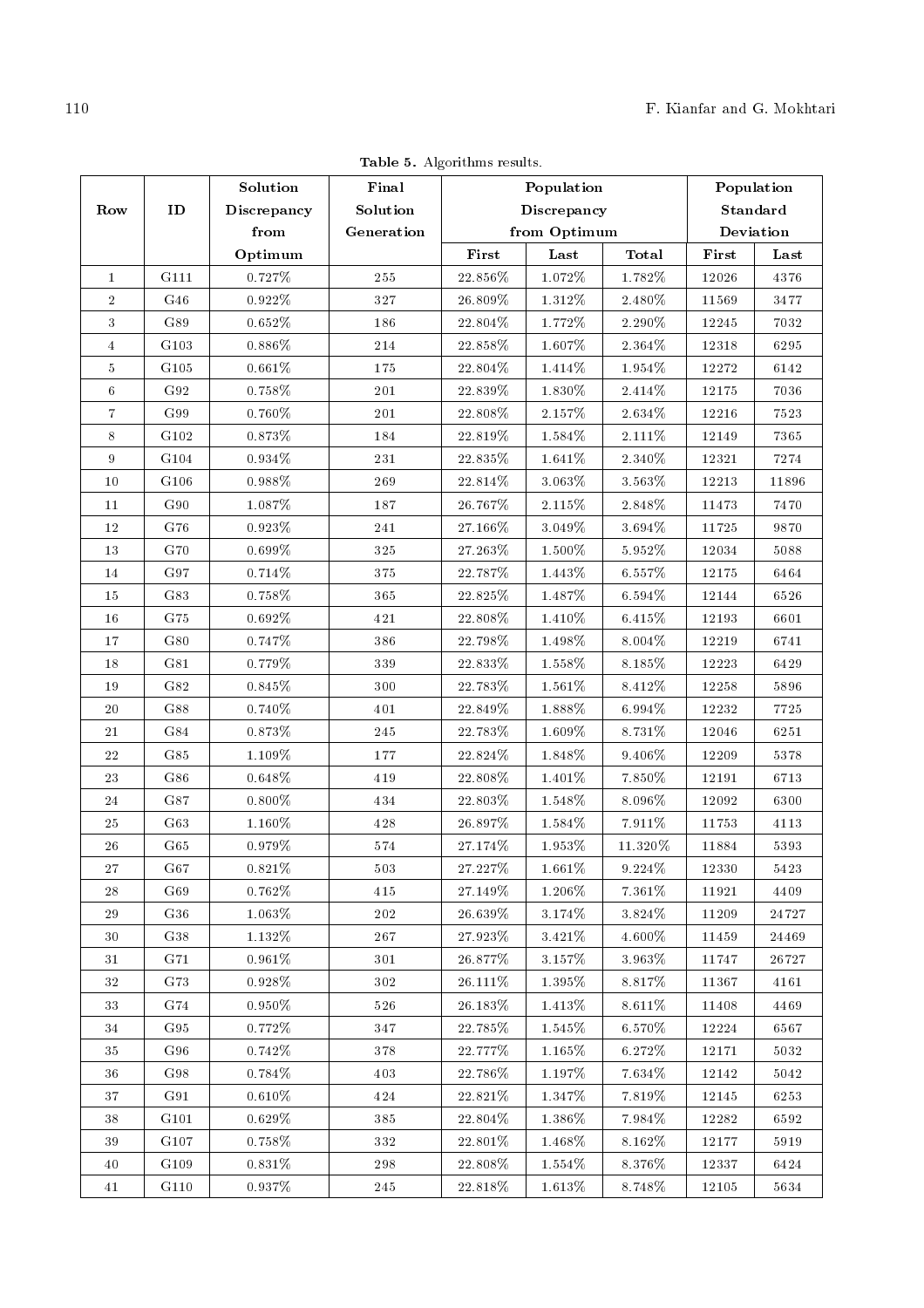|                | Algorithm           | <b>Average Run Time</b> | <b>Maximum Run Time</b> |
|----------------|---------------------|-------------------------|-------------------------|
| Row            |                     | (minutes)               | (minutes)               |
| $\bf{1}$       | G111                | 0.3075                  | 0.85                    |
| 3              | G89                 | 0.285                   | $0.7\,$                 |
| $\overline{4}$ | G103                | 0.2875                  | 0.752                   |
| $\bf 5$        | G105                | 0.2925                  | 0.753                   |
| $\,6\,$        | ${\rm G\,92}$       | 0.2825                  | $0.7\,$                 |
| $\overline{7}$ | ${\rm G} \, 99$     | 0.2825                  | 0.75                    |
| $8\,$          | G102                | 0.3025                  | 0.75                    |
| $\, 9$         | ${\rm G\,104}$      | 0.2925                  | 0.71                    |
| 10             | G106                | 0.3025                  | 0.72                    |
| 14             | ${\rm G\,97}$       | $\rm 0.4$               | $\mathbf{1}$            |
| 15             | G83                 | 0.3975                  | $\bf{1}$                |
| 16             | ${\rm G75}$         | 0.5075                  | $1.2\,$                 |
| 17             | G80                 | 0.3775                  | 0.95                    |
| 18             | G81                 | 0.3225                  | 0.75                    |
| $19\,$         | G82                 | 0.2625                  | 0.65                    |
| 21             | ${\rm G\,84}$       | 0.205                   | 0.5                     |
| $\bf{22}$      | ${\rm G\,85}$       | 0.145                   | 0.35                    |
| 23             | ${\rm G\,86}$       | 0.4118                  | $\bf{1}$                |
| 24             | ${\rm G\,87}$       | 0.4325                  | 1.05                    |
| 34             | ${\rm G\,95}$       | 0.4                     | $\mathbf{1}$            |
| 35             | ${\rm G} \, 96$     | 0.4125                  | $\bf{1}$                |
| 36             | G98                 | 0.4375                  | 1.15                    |
| 37             | ${\rm G} \, 9 \, 1$ | 0.435                   | 1.1                     |
| $38\,$         | G101                | 0.3775                  | $0.9\,$                 |
| 39             | G107                | 0.325                   | 0.85                    |
| $40\,$         | G109                | 0.2625                  | $0.65\,$                |
| $41\,$         | G110                | 0.205                   | 0.52                    |

Table 6. Run times (for each run of each problem).

Generations Number: 700.

## **CONCLUSION**

This work presents a new and original mathematical model for lot sizing in a two-level assembly system. This model determines lot sizes and the periods within which supplies will start. This model shows better performance in production systems where supply and manufacturing lead times are relatively high and stochastic. The structure of the model was based on a manufacturing system which produces construction equipment. Construction equipment manufacturing is an industry with high (and stochastic) lead times. The results show that stochastic lead times could not be ignored in such cases.

A genetic algorithm is developed to solve the model. An innovative mutation operator (nonuniform) is combined with single-bit mutation to avoid the local minimum trap. On the basis of the test runs, the genetic algorithm works satisfactorily.

Possible extensions to this work could be classied in modeling and solution methods. In the modeling view, the proposed model could be extended to consider capacities as a constraint. In the solution method view, a parallel genetic algorithm may show better performance than a standard genetic algorithm.

## **REFERENCES**

- 1. Sox, C.R. et al. "A review of the stochastic lot scheduling problem", Int. J. Production Economics, 62, pp. 181-200 (1999).
- 2. Potts, C.N. and Kovalyov, M.Y. "Scheduling with batching: A review", European Journal of Operational Research, 120, pp. 228-249 (2000).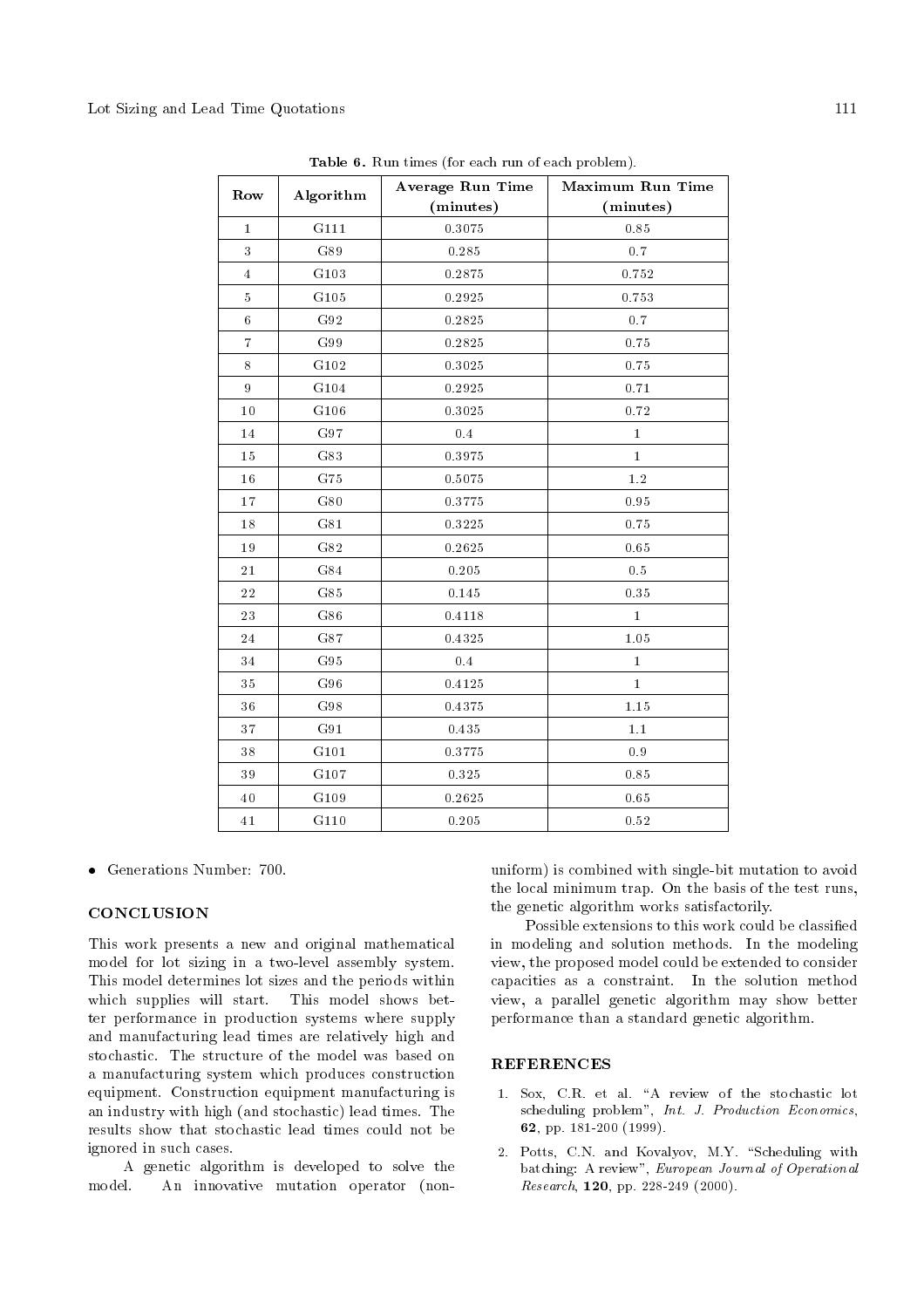- 3. Wagner, H.M. and Whitin, T.M. "Dynamic version of the economic lot size model", Management Science, 5(1), pp. 89-96 (1958).
- 4. Zangwill, W.I. "A deterministic multi-period production scheduling model with backlogging", Management Science,  $13(1)$ , pp. 105-119 (1966).
- 5. Brahimi, N. et al. "Single item lot sizing problems", European Journal of Operational Research, 168, pp. 1-16 (2006).
- 6. Karimi, B. et al. \The capacitated lot sizing problem: A review of models and algorithms",  $Omega$ ,  $31(5)$ , pp. 365-378 (2003).
- 7. Bahl, H.C. et al. "Determining lot sizes and resource requirements: A review", Operations Research, 35(3), pp. 329-345 (1987).
- 8. Berretta, R. and Rodrigues, L.F. "A memetic algorithm for a multistage capacitated lot-sizing problem", Int. J. Production Economics, 87, pp. 67-81 (2004).
- 9. Dellaert, N. and Jeunet, J. "Randomized multi-level lot-sizing heuristics for general product structures", European Journal of Operational Research, 148, pp. 211-228 (2003).
- 10. Dellaert, N. et al. "A genetic algorithm to solve the general multi-level lot-sizing problem with timevarying costs", Int. J. Production Economics, 68, pp. 241-257 (2000).
- 11. Clark, A.R. and Armentano, V.A. "A heuristic for a resource-capacitated multi-stage lot-sizing problem with lead times", The Journal of the Operational Research Society, 46(10), pp. 1208-1222 (1995).
- 12. Dellaert, N. and Jeunet, J. "An alternative to safety stock policies for multi-level rolling schedule MRP problems", European Journal of Operational Research, 163, pp. 751-768 (2005).
- 13. Hadley, G. and Whitin, T.M. "A family of dynamic inventory models", Management Science, 8, pp. 458- 469 (1962).
- 14. Liberatore, M.J. "Planning horizons for a stochastic lead time inventory model", Operations Research, 25(6), pp. 977-988 (1977).
- 15. Nevison, C. and Burstein, M. \The dynamic lotsize model with stochastic lead times", Management Science,  $30(1)$ , pp. 100-109 (1984).
- 16. Gupta, S.M. and Brennan, L. \MRP systems under supply and process uncertainty in an integrated shop floor control", International Journal of Production Research, 33, pp. 205-220 (1995).
- 17. Bragg, D.J. et al. "The effects of partial order release and component reservation on inventory and customer service performance in an MRP environment", International Journal of Production Research, 37, pp. 523- 538 (1999).
- 18. Dolgui, A. and Ould-Louly, M.A. "A model for supply planning under lead time uncertainty", Int. J. Production Economics, 78, pp. 145-152 (2002).
- 19. Ould-Louly, M.A. and Dolgui, A. \The MPS parameterization under lead time uncertainty", Int. J. Production Economics, 90, pp. 369-376 (2004).
- 20. Xia, Y. et al. "Job sequencing and due date assignment in a single machine shop with uncertain processing times", European Journal of Operational Research, 184, pp. 63-75 (2008).
- 21. Shabtay, D. and Steiner, G. \Two due date assignment problems in scheduling a single machine", Operations Research Letters, 34, pp. 683-691 (2006).
- 22. Gordon, V. et al. "A survey of the state-of-theart of common due date assignment and scheduling research", European Journal of Operational Research, 139, pp. 1-25 (2002).
- 23. Cheng, T.C.E. and Kovalyov, M.Y. "Batch scheduling and common due-date assignment on a single machine", Discrete Applied Mathematics, 70, pp. 231-245 (1996).
- 24. Veral, E.A. and Mohan, R.P. "A two-phased approach to setting due-dates in single machine job shops", Computers & Industrial Engineering, 36, pp. 201-218 (1999).
- 25. Veral, E.A. "Computer simulation of due-date setting in multi-machine job shops", Computrs & Industrial Engineering, 41, pp. 77-94 (2001).
- 26. Cheng, T.C.E. and Gupta, M.C. "Survey of scheduling research involving due date determination decisions", European Journal of Operational Research, 38, pp. 156-166 (1989).
- 27. Bertrand, J.W.M. and Ooijen, H.P.G.V. "Customer order lead times for production based on lead time and tardiness costs", Int. J. Production Economics, 64, pp. 257-265 (2000).
- 28. Hegedus, M.G. and Hopp, W.J. "Due date setting with supply constraints using MRP", Computers & Industrial Engineering, 39, pp. 293-305 (2001).
- 29. Ooijen, H.P.G.V. and Bertrand, J.W.M. "Economic due-date setting in job-shops based on routing and workload dependent flow time distribution functions", Int. J. Production Economics, 74, pp. 261-268 (2001).
- 30. Song, D.P. et al. \Product due date assignment for complex assemblies", Int. J. Production Economics, 76, pp. 243-256 (2002).
- 31. Sabuncuoglu, I. and Comlekci, A. "Operation-based flowtime estimation in a dynamic job shop",  $Omega$ , 30, pp. 423-442 (2002).
- 32. Wein, L.M. "Due-date setting and priority sequencing in a multiclass  $M/G/1$  queue", Management Science,  $37(7)$ , pp. 834-850 (1991).
- 33. Duenyas, I. "Single facility due date setting with multiple customer classes", Management Science, 41, pp. 608-619 (1995).
- 34. Slotnick, S.A. and Sobel, M.J. "Manufacturing leadtime rules: Customer retention versus tardiness costs", European Journal of Operational Research, 163, pp. 825-856 (2005).